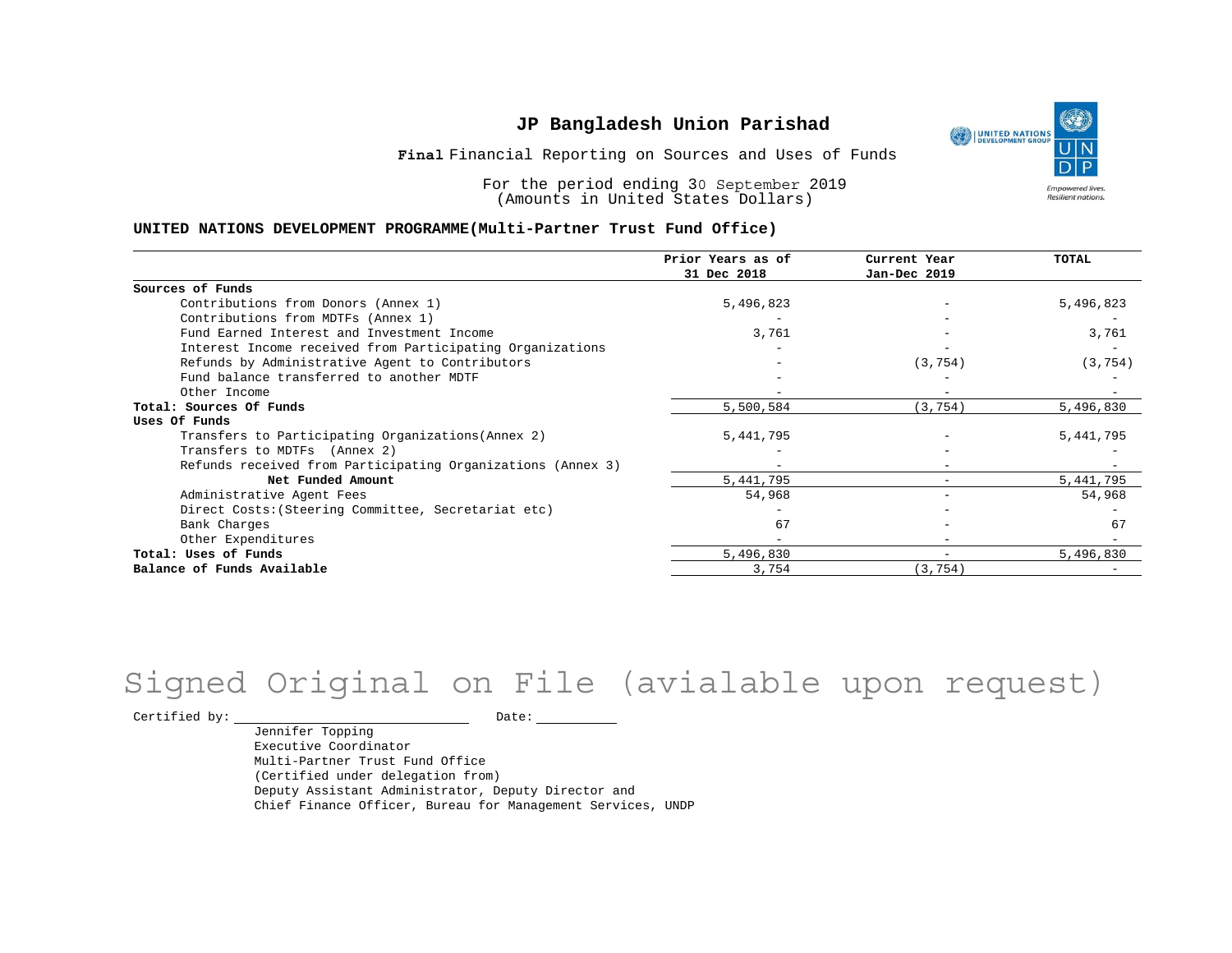

Financial Reporting on Sources and Uses of Funds **Final**

For the period ending 31 December 2019 (Amounts in United States Dollars)

#### **UNITED NATIONS DEVELOPMENT PROGRAMME(Multi-Partner Trust Fund Office)**

**Annex - 1: Contributions**

|                       | Prior Years as of | Current Year             | TOTAL     |
|-----------------------|-------------------|--------------------------|-----------|
|                       | 31 Dec 2018       | Jan-Dec 2019             |           |
| From Contributors     |                   |                          |           |
| GOVERNMENT OF DENMARK | 5,496,823         | $\overline{\phantom{0}}$ | 5,496,823 |
| Total: Contributions  | 5,496,823         | $-$                      | 5,496,823 |

## Signed Original on File (avialable upon request)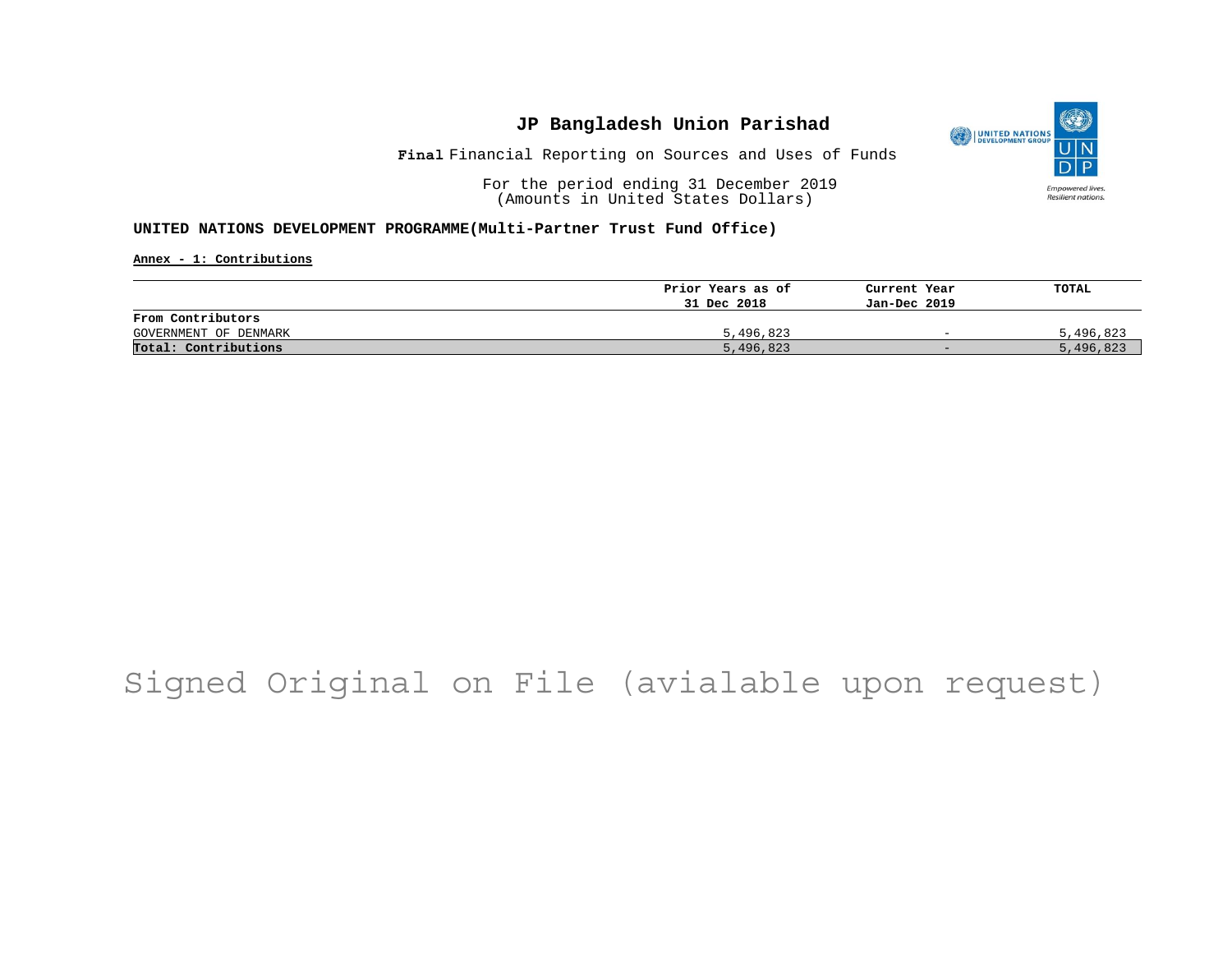

Financial Reporting on Sources and Uses of Funds **Final**

For the period ending 31 December 2019 (Amounts in United States Dollars)

#### **UNITED NATIONS DEVELOPMENT PROGRAMME(Multi-Partner Trust Fund Office)**

**Annex - 2: Transfers**

|                                | Prior Years as of | Current Year             | TOTAL     |
|--------------------------------|-------------------|--------------------------|-----------|
|                                | 31 Dec 2018       | Jan-Dec 2019             |           |
| To Participating Organizations |                   |                          |           |
| UNCDF                          | 3,101,824         | $\overline{\phantom{a}}$ | 3,101,824 |
| <b>UNDP</b>                    | 2,339,972         | $\overline{\phantom{a}}$ | 2,339,972 |
|                                |                   |                          |           |
| Total Transfers                | 5,441,795         | $-$                      | 5,441,795 |

## Signed Original on File (avialable upon request)